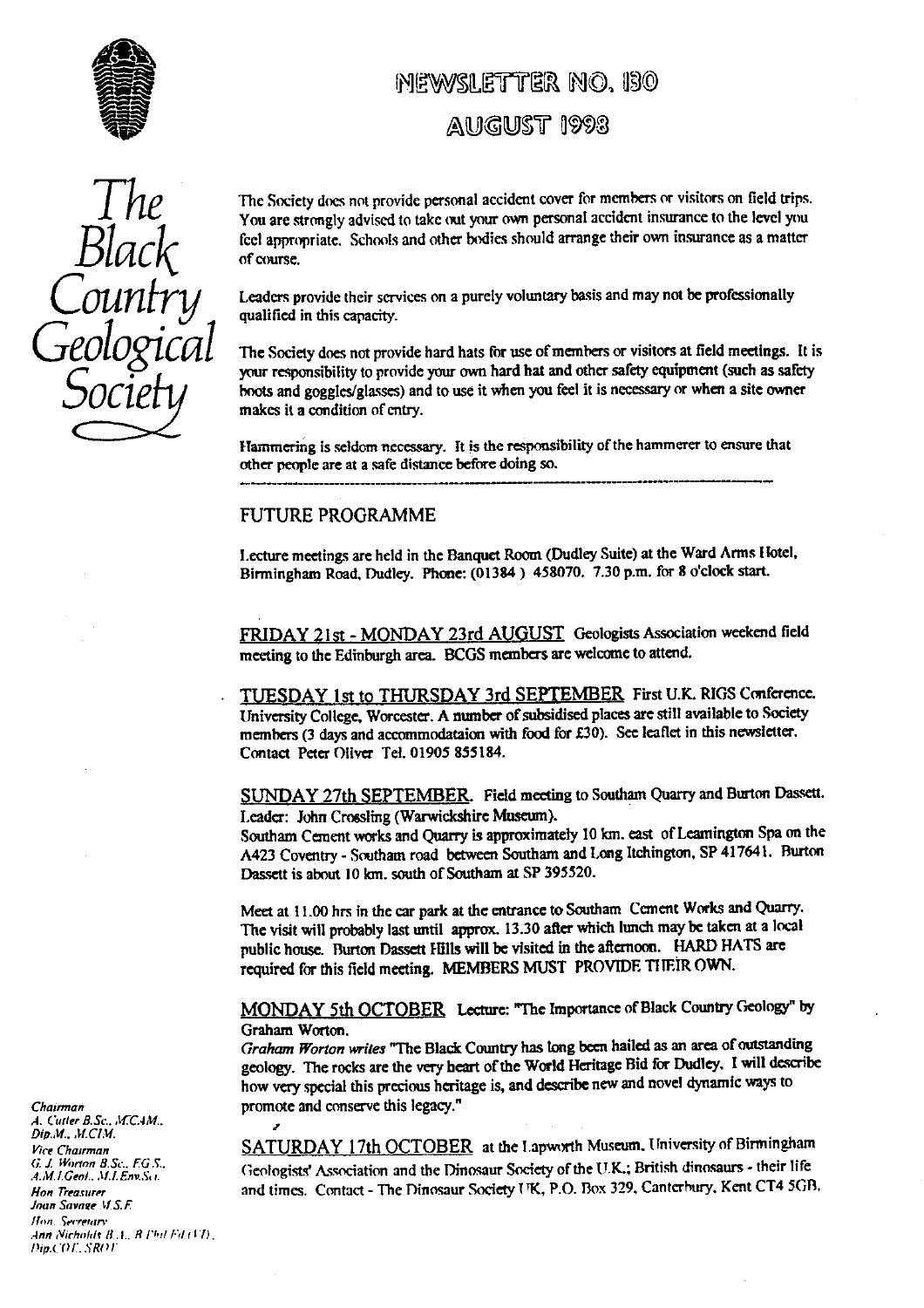SATURDAY 17th OCTOBER Open day at Halesowen College. New exhibits within the Department such as flume tank and a sedimentation tank, along with a variety of fossil and mineral specimens, maps and laboratory equipment. Come **al**ong and support the new and expanding department, learn of new courses and see exciting experiments in geology. Halesowen College Geology department are Society Members and need our encouragement and support.

**MONDAY** 26th **OCTOBER.** Lecture: "Glimpses of Namibian Geology" by Dr. A.C. Waltham. *Tony Waltham writes* "Precambrian metamorphics in coalesced cratons **dominate** Namibia's geology. For those not into such basement complexity, the Karoo cover and a series of spectacular geomorphological features provide a magnificent treat for the geological visitor to this lovely country. Wild deserts, wild coast and wildlife offer endless variety, and an interlude across the border takes in the diamond pipes of Kimberley."

DR TONY WALTHAM is a senior lecturer in engineering geology in the Civil Engineering Department of Nottingham Trent University. Research interests in karst and ground subsidence are frequently allowed to give way to the sheer joy of seeing new paces around the world, and chasing new sites for Geologists' Association tours is a major pastime.

MQNOAY 9th NOVEMBER Lecture: "The Miravelles Geothermal System, Costa Rica". By Dr. C.A. Rochelle (British Geological Survey, Nottingham).

Dr. Rochelle is Senior Scientist within the FluId Processes and Waste Management-Group of the Geological Survey. He began studying the Miravalles Geothermal system as part of his PH.D., jointly based at Leeds University and the Geological Survey. The Miravalles Volcano lies in N.W. Costa Rica in the centre of an interoceanic volcanic island arc (the Isthmus of Panama) between the Pacific Ocean and the Caribbean Sea. The geothermal system lies within lava and tuff deposits inflling a collapsed crater. Today it produces about 10 % of Costa Rica's electricity and Dr. Rochelle will tell us how researchers establish the thermal evolution of the system and assess the prospects for electricity production in the future.

MONDAY 30th NOVEMBER. Lecture on mineralogy by Spencer Mather (Society Member).

Garnets are one of the principal gemstones and are composed of isomorphous silicates, all with the same crystal structure, all built up as isotetrahedra, with varying amounts of iron, aluminium, chrome, calcium, magnesium, manganese and some rare earths. They are found in a variety of different geological environments and this is an important aid to their identification. They are used in the manufacture of high quality sandpaper as well as in jewellery.

Spencer Mather is a Society member and has previously talked to the society about minerals in Norway. He is writing a book on garnets. He will bring about forty garnet specimens with him. Some will be for sale: proceeds to BCGS.

MONDAY 25 JANUARY 1999 (provisional date: please check next newsletter for confirmation): Lecture: Dr. Paul Smith. This is the lecture unavoidably cancelled on 19th January this year. "Hunting the Snark - the geology of the northernmost Caledonides."

- *Dr. Paul smith writes:* "Caledonides are the remains of huge mountains thrown up during the Caledonian orogeny, around 400m years ago at the end of the Silurian. At that time, due to plate movements, Scotland, Greenland and Norway were close together so that the Caledonide belt after leaving the Scottish mainland passes across Shetland and continues up the Atlantic coasts of Norway and Greenland. Until recently the Greenland Caledonides were poorly understood - a direct consequence of their remoteness, difficulty of access and the mountainous, ice-covered terrain.

The northernmost part of the Grrenland Caledonides lies at **8** 1 deg North before disappearing into the Arctic Ocean, and the talk will compare the geology of this remote area with the more familiar geology of north-west Scotland. The area is part of the world's largest national park and the nature of the fauna and (limited) flora will be examined, together with the logistics of working in one of the world's remote areas."

Dr. Paul Smith is Curator of the Lapworth Geology Museum at Birmingham University and is also on the Academic Staff of the School of Earth Sciences. His special interests are the Geology of Norhera Greenland and the Development of Fish in Palaeozoic times; he lectured to the Socie**ty** on this last subject in 1995, so now he will speak to us abet his researches in Greenland. He is a good friend of this Society and is one of our own members.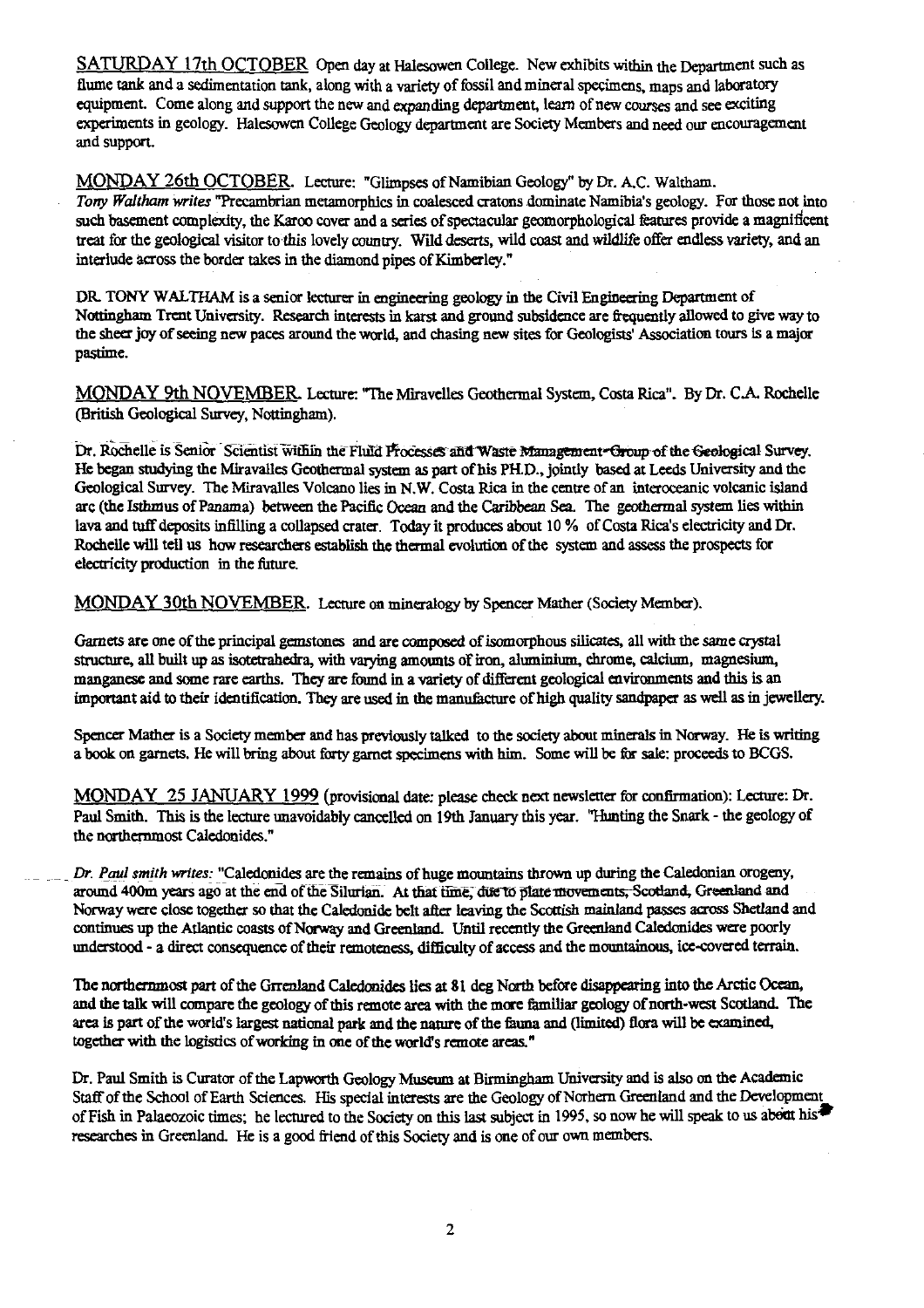MONDAY 8th MARCH 1999 7.45 p.m. ANNUAL GENERAL MEETING.

Followed at 8pm (approx.) by a lecture: "The Failed Sellafield deep nuclear waste repository project." by Colin V. Knipe, B.Sc., C. Eng, C. Geol, M I Min.E. MIMM, F.G.S., Senior Partner, Johnson, Poole and Bloomer, Land Consultants.

Colin Knipe was appointed by the Department of the Environment to be the Technical Assessor to assist the Inspector and Assistant Inspector at a planning inquiry into the refusal by Cumbria County Council to permit U.K. Nirex, the national nuclear waste disposal executive, to construct a deep underground exploratory mine in the Borrowdale Votcanics at Seliafeld. This "Rock Characterisation Facility" was intended to be a large scale test bed for the construction and hydro-geological modelling of a deep nuclear waste repository. The 66-day enquiry heard evidence on an amazing array of geological and other scientific research relating to the site and its suitability over a time scale of millions of years to host a waste repository. On the strength of the Inspector's and Colin's reports the Secretary of State, John Gummcr, rejected the scheme in March 1997 throwing the whole future of U.K. nuclear waste disposal into turmoil.

### **EDITORIAL**

This newsletter contains an advertisement for a course in A/S level Geology at Halesowen College. I know that many of our members are people who have attended such courses or those run extra-murally from the Universities. I think many of my ex students would admit that the courses at Sutton College changed their lives (not necessarily for the better, they dry!), through the friendships they made, the career changes that resulted, and through their long term membership of BCGS. **Dare you** enrol at Halesowen College?

## **REPORTS**

Weekend Field Meeting to Hertfordshire 13-15th June 1998 Leader: Dr John Catt (Rothamstead Experimental Station, Harpenden).

This weekend was jointly organised with the Hertfordshire and Manchester Geological Societies and gave a chance to see Cretaceous, Tertiary and Quaternary exposures not normally available to those of us living in the Midlands. The leader, Dr. John Catt, provided a comprehensive 2-day itinerary showing us a range of exposures of these strata. The stratigraphical sequence in the area is;

| LONDON CLAY         |               |
|---------------------|---------------|
| <b>READING BEDS</b> | <b>EOCENE</b> |
| UPPER CHALK         |               |
| Chalk Rock Band     |               |
| MIDDLE CHALK        |               |
| Melbourn Rock band  |               |
| <b>LOWER CHALK</b>  | CRETACEOUS    |
| UPPER GREENSAND)    |               |
| <b>GAULT CLAY</b>   |               |
| LOWER GREENSAND)    |               |
|                     |               |

**The** first stop was the **Dunstable Downs Viewpoint** (TL 007198) on top of the **escarpment formed by the resistant Middle Chalk while the lower ground in front was in the Lower Chalk. Included in** the Lower Chalk is the important Totternhoe Stone horizon, a harder eream coloured gritty farm of chalk which has been used as a building stone perhaps since Roman times but certainly since the 12th century, and is found in many local churches as well as in London and at Windsor Castle. It is fairly widely distributed across the region and into East Anglia, but its greatest development is around Totternhoe (up to 20 ft. thick) so this name is given to all exposures.

The next stop was Totternhoe Quarry (SP 986 218) in the Lower Chalk, now disused but formerly worked for cement manufacture. The quarry sides gave good views of the Lower Chalk and the capping of Middle Chall with the hard band of Melbourn rock at the junction between them and the Totternhoe Stone below.

After lunch we went into another disused cement quarry, College Lake, (SP 935139) which is now a wildlife centre. The quarry was in the Lower Chalk and also showed a Quaternary sequence. Here there were good indications of glacial action. The Chalk Marl (the lowest part of the Lower Chalk) was overlain by later ice age Coombe Deposits composed of frost shattered chalk and flint. There were examples of interglacial river deposits, and freeze thaw cracking under permafrost conditions with later infilling by sand and gravel.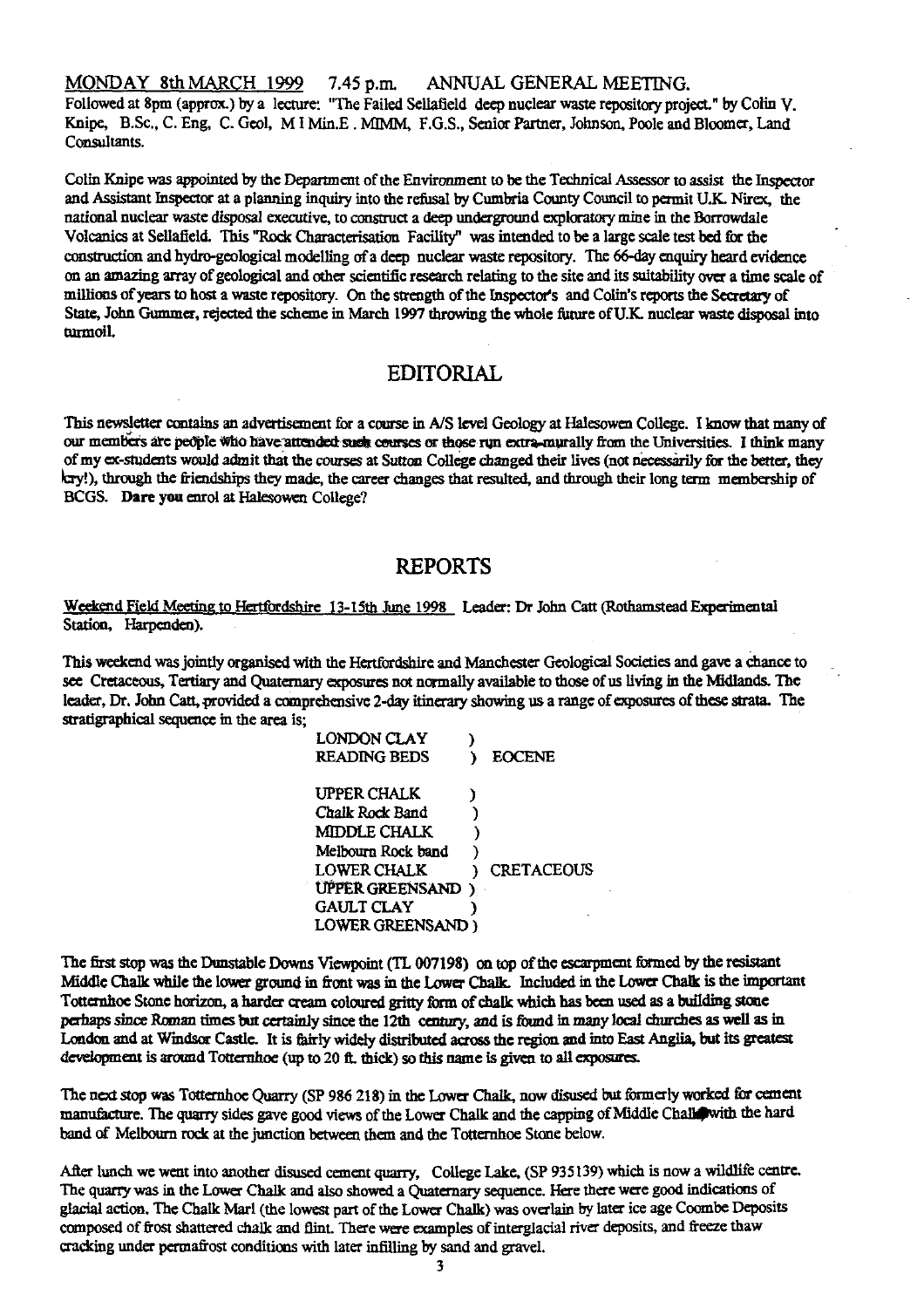Two additional localities at Little Heath (TL 017 083) and Tylers Hill (SP 982015) completed an interesting first day, and we were finally invited to a buffet supper kindly laid on at Dr. Catt's house in St. Albans.

On Sunday the first visit was to Woburn Sands Fullers Earth pit (SP93335 1) where we were shown around the pit and the processing/drying plant by the manager Mr. John Hill. Fullers Earth is a special form of clay derived from a volcanic ash deposit, probably by weathering and alteration of the ash in a shallow marine environment. In medieval times it was used for removing grease from woollen cloth (fulling). It is now widely used in bonding foundry sands, in the manufacture of cosmetics and paper, for refining edible oils and fats, and in drilling oil wells etc. A 9 foot seam of Fullers Earth was being excavated. The seam was under 100-150 ft. of sand as overburden, and this gave views of stratification of the sand with migration of its iron content, as well as an opportunity to collect samples of Fullers Earth.

A stop at Woburn Experimental Farm (SP970358) gave Dr. Catt an opportunity to explain some of his own interests in soil structure and geology. Then we went to Husborne Crawley church (SP955362) where the 14th century tower is built mainly of brown ironstone from the Lower Greensand (Cretaceous) but with a considerable amount of green quartzite, presumably also a local stone but its exact source cannot be traced. The church door-frame was carved from Totternhoe Stone.

The final visit and one of the highlights of the meeting was to see the famous Hertfordshire Puddingstone. This is a silicified conglomerate from the Reading Beds (Lower Eocene) and is a spectacular rock full of flint pebbles with a matrix as hard as the flint pebbles themselves. When the rock is worked or fractured it splits indifferently across the pebbles, rather than leaving the pebbles whole; so the second second control

We started at Aldenham church near Watford (TL140985) where the tower has many panels of Puddingstone, then went on a two and a half mile walk through Batlers Green and Letchmore Heath to see many examples of Puddingstone used in local buildings. At Batlers Green there was a spoil heap left over by the builders giving a chance to pick up some prize specimens. Some of the party went on to Water End (TL 229043) to see swallow holes where streams disappear when they reach the chalk. On the Monday there was an opportunity to go on a tour conducted by Dr. Catt around the Rothamstead Experimental Station, which has been engaged on research into agricultural practices for over a century. So ended an interesting weekend, ably led by Dr. Catt to whom we are most grateful.

Paul Shilston.

Field meeting to Snailbeach 5th July Leader Peter Sheldrake (Retired Shropshire County Council Environmental Department) (I have been asked to reprint the account of the site written following our previous visit and a reprint of that follows this more recent account. Ed.)

This was an enjoyable and well attended meeting ably led by Peter Sheldrake and held on one of the few dry and almost warm days of this 'summer'. For those who would like to visit the site I suggest a call to Shropshire C.C.'s Countryside Service Tel. 01743 255 053 for a copy of their 'Snailbeach Mine' leaflet. This has a clearly scaled and keyed plan which shows two trails marked by posts and studs in the footpath. The leaflet gives a description of the buildings and adits which have been preserved and made safe, although entry below ground is not permitted. There is a brief history of mining methods, costs and minerals extracted plus some interesting items an the horrors of mining even in relatively shallow workings.

Shropshire County Council deserve praise for their preservation of this site which cannot be enclosed or supervised. Countless resident bats are included among the wildlife so all external connections to the adits are fitted with human proof but bat friendly grids, recognising that these creatures need space to fly in downward spirals to their roosts and that frogs and hedgehogs have inbuilt suicide plans for getting themselves into impossibly deep holes.

The walk into Perkin's adit was, like all underground expeditions, mysterious and distanced from reality until we came up against huge plugs infiiling slumps in the road above our head. There were several inches of fudge Coloured water underfoot and this thin mud inevitably finished up an our hands and faces but the occasional gleam of sphalerite or galena in our wavering torchlight outweighed this and the explosive thump of hard hats on outcrops of calcite or barite. Traversing a small wooden bridge 100 &. underground with only a rope handrail was fun with a dozen or so strong torches but a hundred years ago a young miner with only a candle in his hat must have walked in dread of falling or of -meeting the ghosts of his Roman predecessors.

We emerged to the sudden temperature difference above ground while those much taller than our ancestors rubbed their aching backs then headed for the huge piles of spar. This 'waste' has been reworked to meet the needs of the paint and paper industries and a highly toxic section has been covered and stabilised. The heap is useful in learning to distinguish the three white minerals- calcite, barite and quartz and also the two metallic ores, galena and sphalerite. Some good samples may be seen in the churchyard wall nearby and it is thought that Snailbeach lead can be found at Pompeii!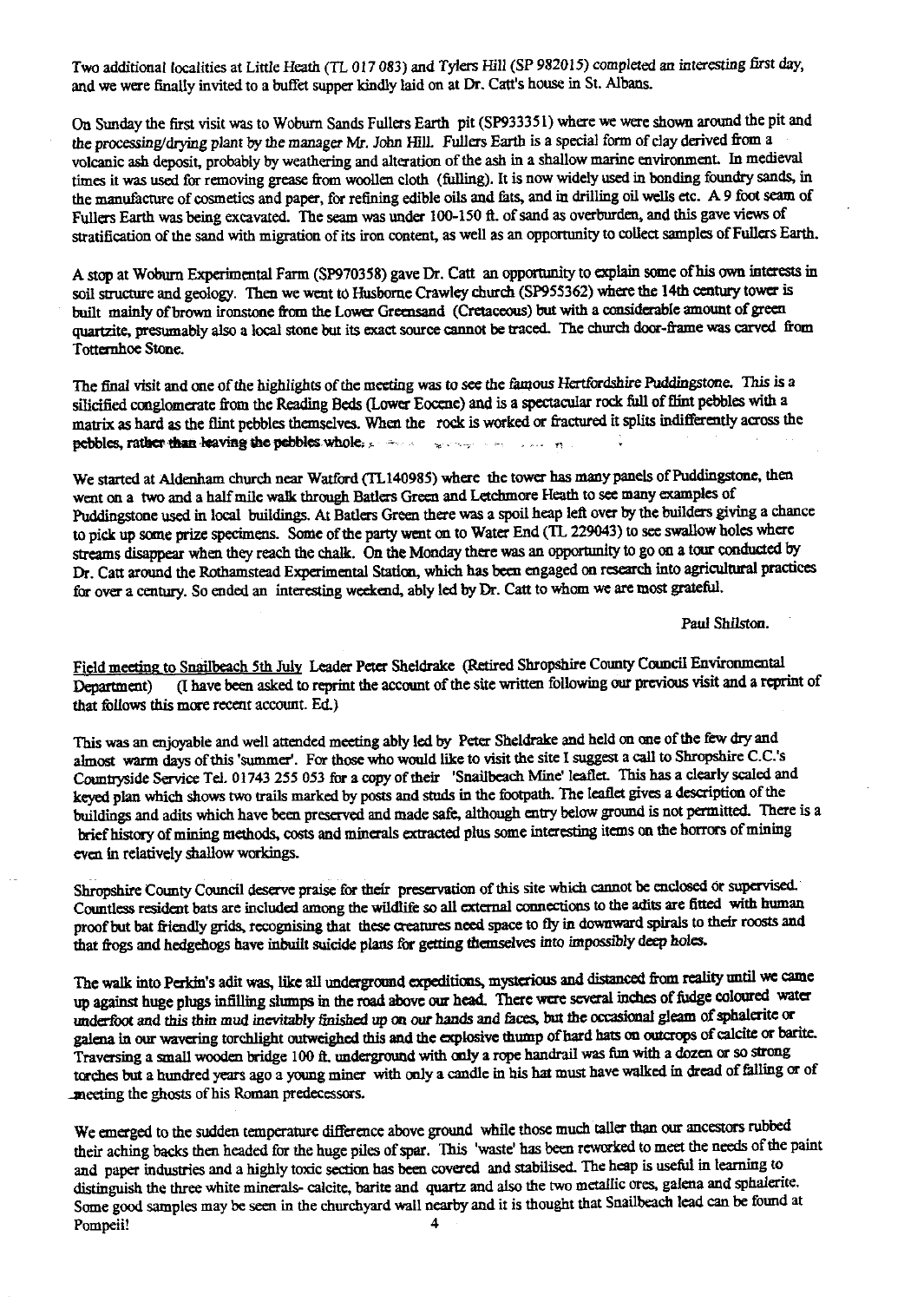We saw no sign of copper on this visit, but it is thought that this and a little silver may still lie at uneconomic depth and in inadequate quantity.

Further reading: 'The Welsh Borderland' British Regional Geology `Mining in Shropshire' ed. Adrian Pearce 'Shropshire Geology - Where to go and What to see' P. F. Phillips and 1. R Stratford.

#### Ann Nicholds.

#### Monday 23 June Field meeting to Snailbeach Historic site and Old Mine led by Peter Sheldrake of Shropshire C.C. Environment Department

Snailbeach mine, which yielded lead, zinc and barite, worked veins in the Ordovician Mytton Flags which are sandwiched between the Stiperstone Quarzite and the Hope shales. The veins trend east west and dip at 70° and 80° into the hillside. The main veins are of barite yielding galena while deeper they arc of calcite bearing sphalerite. At still greater depth copper and tin arc found but these have not been mined. **Lead ingots from Roman times have been found in the area but** traces of the earliest mining are obliterated by later working. Records of mining exist from the seventeenth century. The heyday of mining was 1850-1870 when 500 men were employed. The mines closed in 1911 though surface working of barite continued until 1955. The mine was worked to a depth of 1600 feet, the upper part draining freely from adits but water being pumped to the 112 yard level.

The whole site had become very dangerous. The buildings are being stabilised but English Heritage does not allow restoration work, only work which will stabilise them in their existing condition. Some of the remaining buildings are quite magnificent, twelve of them being listed. They were well built but the wooden lintels have rotted. Building preservation work has been carried out to a high standard.

The locomotive shed housed the engines which brought coal to *the* mine and has a roof and is to be used as a mine centre. The mine shafts have been made safe with concrete caps. The 1797 winding engine house and the 1850 blacksmith's shop remain, the latter with its forge and an enormous pair of bellows, also the miners dry, a Large building without windows or cooking facilities, where many of the miners may have slept. The compressor engine house sent compressed air to the mine for the drilling tools. There is a large Cornish Engine house *on site. The* engine pumped water from the mine. The magazine house has a double stone wall and had bark on the floor to prevent who<br>illin<br>2.in<br>1ed sparks from the miners' feet. The walls were lined with wood and the roof was of wooden pitch to encourage any explosion to discharge its energy upwards rather than horizontally.

Unusually, the ore was smelted on site, about 3/4 mile away. A large chimney connected to an underground  $1/2$  mile long flue created a draught for the smelter.

The buildings today are hidden in a wooded setting among the scattered houses of the village. Fish live in the pond that formerly provided water for the mine and increasingly the surrounding houses are becoming desirable residences for an incoming population.

أأندل المنهور البلوارة

 $\sim 10^{-11}$  k

The adit we went in (Perkin's Level adit?) is high up in the mine. The adit was about 5ft high. One heard the bangs as hard hats hit the roof Evidence of rock falls could be seen, especially in the large scopes which rose almost to ground level. The adit was underwater to a depth of about 5 inches following a period of heavy rain. The barite veins were up to approximately 4ft thick and their steep dip was clearly seen. The miners worked with candles stuck in their felt hats by lumps of clay. The mine had no methane but does have radon. Water drains out through the adits. The miners worked upwards, from bottom to top, to exploit gravity in the removal of the loosened ore. Rough plank staging was placed across the stopes to support their work. Our visit terminated at a large scree slope where good specimens could be collected. Consultants have indicated the strong probability of a roof collapse in the upper stope area over an indefinite time span, as relatively little thickness of rock separates the mined chambers from the **sorfac**

*The* waste from the mine was most hazardous. The white tip waste was like dime sand and lay *in the* middle of a village. Winds blew and contaminated the surrounding land. The toxic zinc prevented a vegetation cover and animals fell sick on eating the dust. This waste has been removed or stabilised and a large tip of coarse waste of host rock from the excavation of the shaft has been left for the enjoyment of geologists. This proved a big attraction for some of our members.